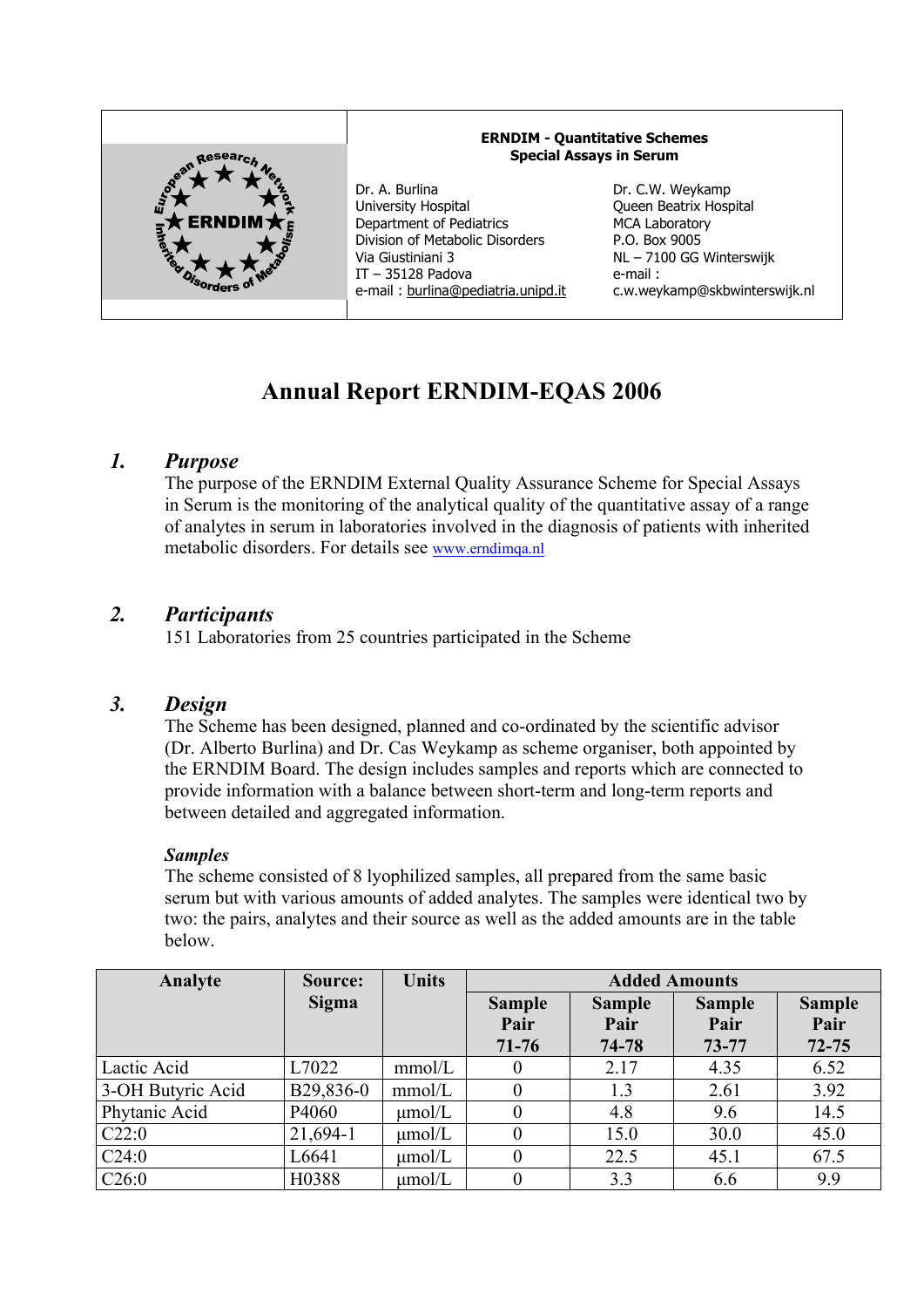| <b>Carnitine Free</b> | C <sub>0283</sub>      | $\mu$ mol/L | 0                | 32.7  | 65.2  | 97.8  |
|-----------------------|------------------------|-------------|------------------|-------|-------|-------|
| Creatine              | C <sub>3630</sub>      | $\mu$ mol/L | 0                | 19.8  | 39.8  | 59.7  |
| Guanidine Acetic Acid | G6002                  | $\mu$ mol/L | 0                | 5.7   | 11.4  | 17.2  |
| Homocysteine          | H6010                  | $\mu$ mol/L | $\theta$         | 32.9  | 65.9  | 98.8  |
| Phenylalanine         | 78019                  | $\mu$ mol/L | $\boldsymbol{0}$ | 229   | 458   | 687   |
|                       | Fluka                  |             |                  |       |       |       |
| Uric Acid             | U2875                  | $\mu$ mol/L | $\theta$         | 0.133 | 0.267 | 0.400 |
| 7-Dehydrocholesterol  | D4429                  | $\mu$ mol/L | $\theta$         | 65    | 131   | 195   |
| Cis-4 Deconic Acid    | <b>Brunet</b>          | $\mu$ mol/L | $\theta$         | 23.8  | 47.6  | 71.3  |
| Pipecolic Acid        | P <sub>4</sub> , 585-0 | $\mu$ mol/L | $\boldsymbol{0}$ | 13.0  | 25.9  | 38.8  |
| Pyruvic Acid          | B8574                  | $\mu$ mol/L | 0                | 162   | 327   | 487   |

#### *Reports*

All data-transfer, the submission of data as well as the request of reports proceeded via the interactive website www.erndimqa.nl

An important characteristic of the website is that it supplies short-term and long-term reports. Short-term reports are associated with the four individual specimens, for each of which there has been a specific deadline in the year 2006. Two weeks after the respective deadlines participants could request their reports and as such had four times up-to-date information on their analytical performance. Although technically not required (the website can work with a delay time zero) a delay time of 14 days has been chosen to enable the scientific advisor to inspect the results and add his comment to the report. Contrary to the fast short-term report is the annual long-term report. The annual report is based on the design-anchored connection between samples which enables to report a range of analytical parameters (accuracy, precision, linearity, recovery and interlab dispersion) once an annual cycle has been completed. The annual report is discussed below.

A second important characteristic of the website is the wide range in aggregation of results which permits labs to make an individual choice for detailed and/or aggregated reports. The most detailed report which can be requested from the website is the "Analyte in Detail" which shows results of a specific analyte in a specific sample (120 such Analyte-in-Detail-reports can be requested in the 2006 cycle). A more condensed report is the "Cycle Review" which summarizes the performance of all analytes in a specific sample (8 such Cycle-Review-Reports can be requested in 2006). The highest degree of aggregation has the Annual Report which summarizes the performance of all analytes of all 8 samples (1 such Annual-Report can be requested in 2006).

### 4. *Discussion of Results in the Annual Report 2006*

In this part the results as seen in the annual report 2006 will be discussed. Subsequently we will regard accuracy, recovery, precision, linearity, interlab CV and crosssectional relations. Please print your annual report from the Interactive Website when you read the "guided tour" below and keep in mind that we only discuss the results of "all labs": it is up to you to inspect and interpret the specific results of your laboratory.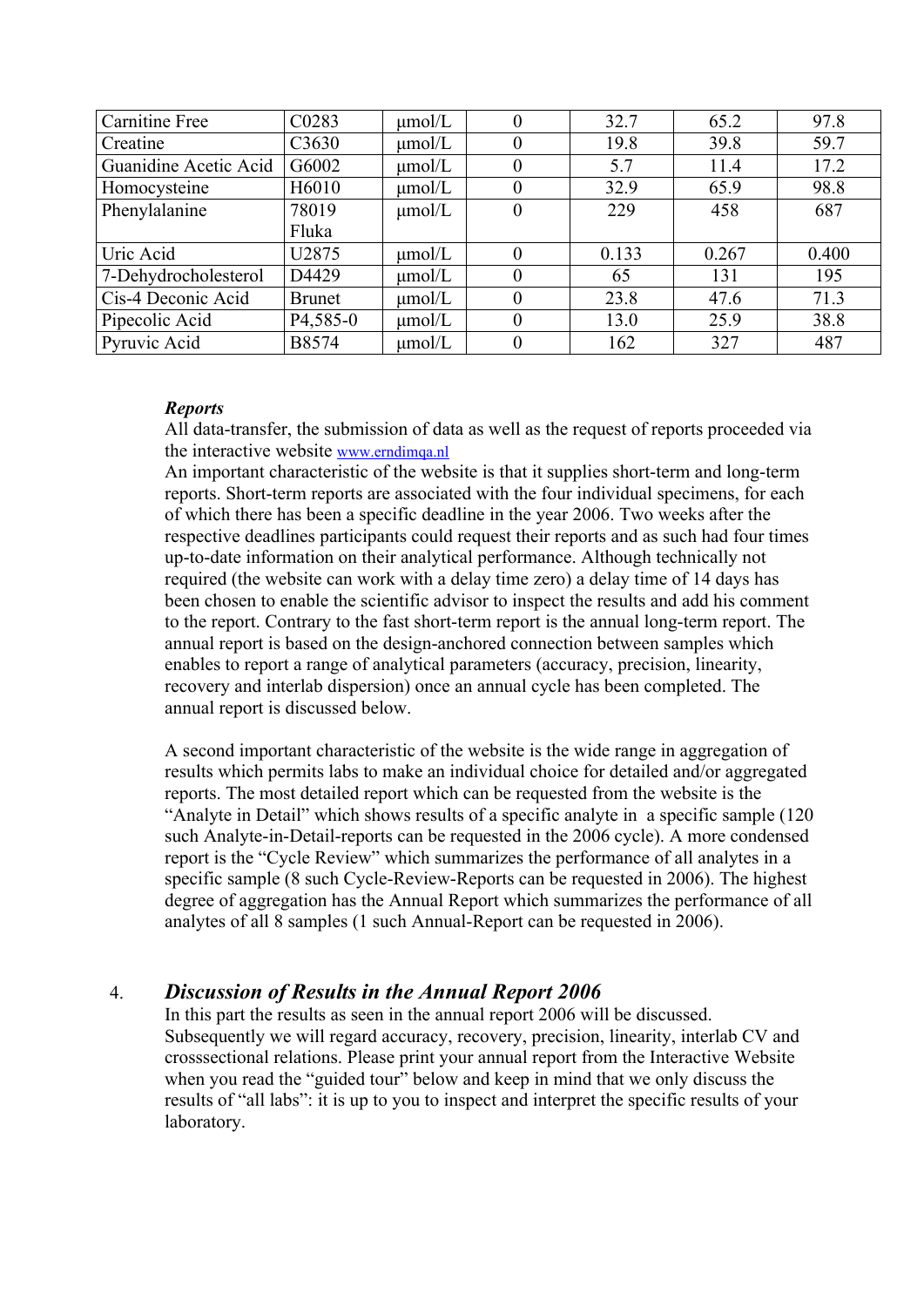#### *4.1 Accuracy*

A first approach to describe the accuracy is to compare mean outcome in your lab of the eight samples with the mean outcome of all labs. This is done in the first columns of the annual report. It can be seen that the mean outcome for all labs for free Carnitine is 89.6 micromol/L.

#### *4.2 Recovery*

A second approach to describe accuracy is the percentage recovery of added analyte. In this approach it is assumed that the recovery of the weighed quantities is the target value. The correlation between weighed quantities as added to the samples (on the xaxis) and your measured quantities (on the y-axis) has been calculated. The slope of the correlation multiplied with 100% is your recovery of the added amounts. Outcome for your lab in comparison to median outcome of all labs is shown in the column "Recovery" in the Annual Report. For all labs the recovery ranges from 61% for Cis-4-decanoic acid to 124% for 3-OH Butyric acid. The overall recovery is 100%. Quite an unsatisfying recovery (61%)is seen for cis-4-decenoic acid. All other recoveries are not too far away from 100%.

#### *4.3 Precision*

Reproducibility is an important parameter for quality in the laboratory and is encountered in the schemes' design. Samples come in pairs which can be regarded as duplicates from which CV's can be calculated (Intra laboratory CV as indicator for reproducibility). Outcome for your lab in comparison to the median of all labs is shown in column "Precision"of the Annual Report. Precision ranges from 2.2% for Uric Acid to 18.9% for Cis-4-decanoic acid. The overall precision of 8.0% is quite satisfying.

#### *4.4 Linearity*

Linearity over the whole relevant analytical range is another important parameter for analytical quality. Again this is encountered in the Schemes' design. With weighed quantities on the x-axis and your measured quantities on the y-axis the coefficient of regression ( r ) has been calculated. Outcome for your lab in comparison to the median of all labs is in the column "Linearity" of the annual report. It can be seen that the coefficient of regression is best for uric acid (0.9976). For none of the analytes we observe an r below 0.9.

#### *4.5 Interlab CV*

For comparison of outcome for one patient in different hospitals and for use of shared reference values it is relevant to have a high degree of harmonization between results of various laboratories. Part of the schemes' design is to monitor this by calculating the Interlaboratory CV. This, along with the number of laboratories who submitted results, is shown in the column "Data all Labs" in the Annual Report. It can be seen that most laboratories submitted results for homocysteine (105 labs) whereas only 11 labs submitted results for Cis-4-decenoic acid. The Interlab CV ranges from 4.6% for Uric Acid to 135.3% for 7-dehydrocholesterol. It can be deduced that those assays which are probably being performed most frequently (homocysteine, phenylalanine) have the lowest interlab CV.